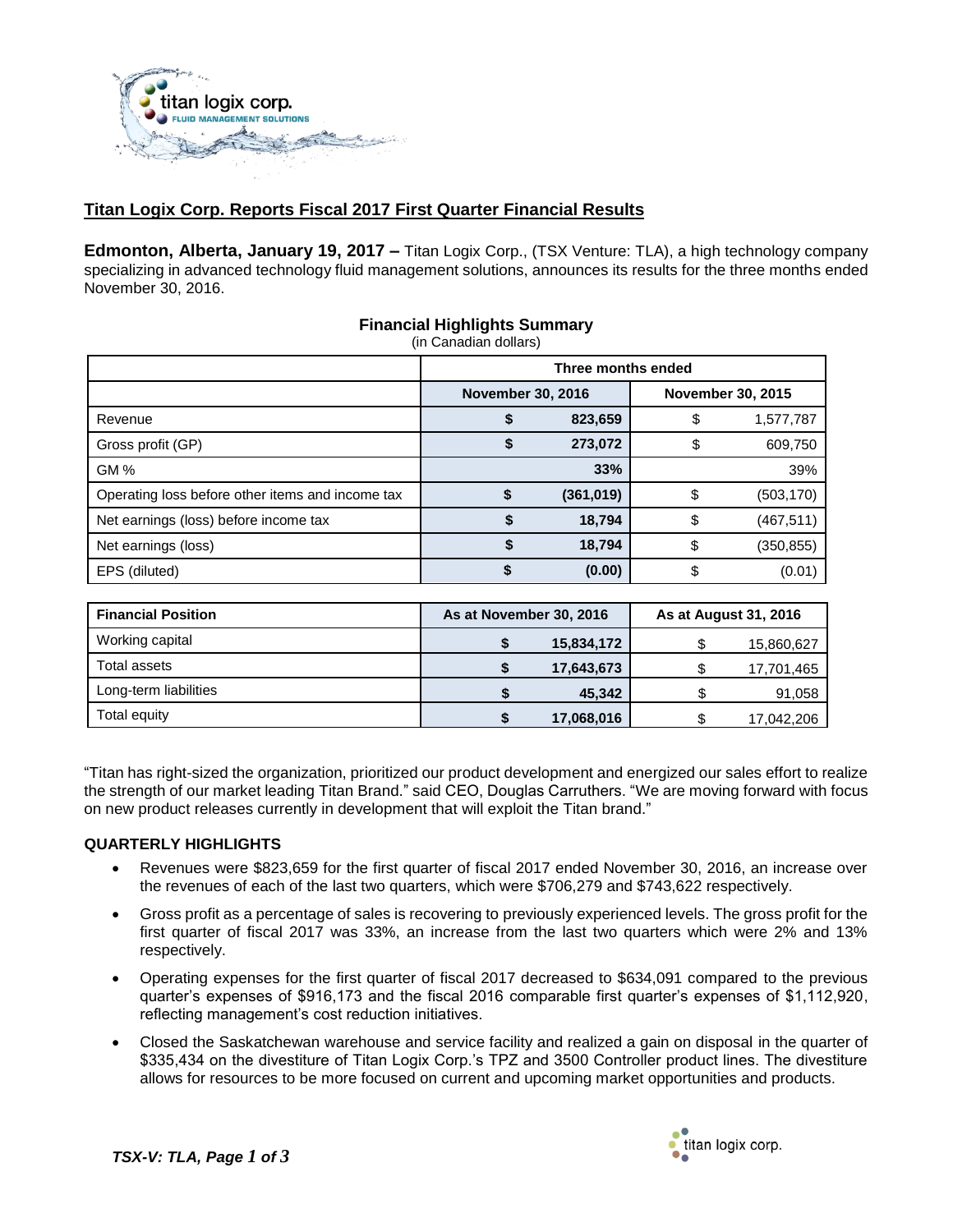Product development continued with positive results on the development of Titan's next generation of products and other high potential products.

Titan Logix Corp.'s revenue for the first three months of fiscal 2017 ended November 30, 2016 totaled \$823,659, a decrease of \$754,128 or 48% from revenue of \$1,577,787 in the previous year's first quarter. Demand for the Company's signature product (TD80) has abruptly declined concurrent with demand for new crude oil tankers as a result of the crude oil price collapse. Titan's revenue outside of Canada, primarily to the U.S., was \$455,827 in the first quarter of fiscal 2017, a decrease of 48% from revenue of \$880,820 in fiscal 2016's first quarter. Revenue in Canada for the first quarter of fiscal 2017 was \$367,832 a decrease of 47% from revenue of \$696,967 in fiscal 2016's first quarter. Revenue outside of Canada decreased to 55% of Titan's total revenue in the first quarter of fiscal 2017 compared to 56% in the previous year's first quarter.

The gross profit in the first three months of fiscal 2017 was \$273,072 (33%) compared to \$609,750 (39%) in the first three months of fiscal 2016. The gross profit decline is primarily a result of the decrease in revenue. Gross margin as a percentage of sales also decreased due to a high ratio of fixed overhead costs to sales combined with ongoing technical service and sustaining engineering costs related to customer support. These costs were partially offset with a reduction in production and service labour due to cost reduction initiatives undertaken in fiscal 2016.

The operating loss before other items and income taxes was \$361,019 for the first quarter of fiscal 2017 as compared to an operating loss of \$503,170 in the comparable quarter of the previous year. The improvement is primarily a result of reduced expenses commensurate with the reduction in revenue.

The net earnings in the first three months of fiscal 2017 was \$18,794 (\$0.00 earnings per diluted share) compared to a net loss of \$350,855 (\$0.01 loss per diluted share) for the comparable period of fiscal 2016. This increase in earnings is primarily due to the \$335,434 gain on sale of the assets related to the TPZ 3310 and 3500 Controller product lines sold in conjunction with the closing of Titan's Saskatchewan warehouse and service facility. The divestiture allows for resources to be more focused on current and ongoing market opportunities and products. The increase in earnings is also a result of the decrease in general and administration, marketing and sales, and engineering expenses offset by the decrease in revenue and related gross profit.

### Business Outlook

Titan continues to maintain its market share for level measurement and control devices in a significantly smaller crude oil tanker construction market in the face of continuing low crude oil prices. When crude oil prices recover to a level that stimulates increased oil tanker activity in North America the demand for Titan's primary products is expected to respond positively.

Titan's proprietary TD80/Finch II/RCM technologies continue to be widely accepted. Leveraging Titan's large install base and market share, the Company is focused on generating new revenue stream opportunities via existing tanker retrofit sales and by exploring new market alternatives for product sales in other than crude oil applications. The Company is also prospecting new opportunities in both the complimentary upstream and downstream storage tank markets.

Titan has taken the necessary progressive steps to position itself within this new market reality:

- It has undertaken cost reduction measures that include a significant reduction in its work force while retaining core engineering, sales and support teams. The impacts of these cost reduction initiatives are beginning to be realized in fiscal 2017 and compensation savings of approximately \$1.3 million, as compared to fiscal 2016, are expected.
- It closed its Saskatchewan warehouse and service facility and divested of its TPZ and 3500 Controller product lines allowing for resources to be more focused on current and upcoming market opportunities and products.
- It has completed an intensive review of its R&D program and is now focused on high potential product development.
- It continues to explore and develop strategic partnerships that will allow it to expand into new markets.
- It continues to explore new business opportunities to leverage Titan's expertise and capital.

Titan maintains a strong balance sheet that will support strategic initiatives going forward.